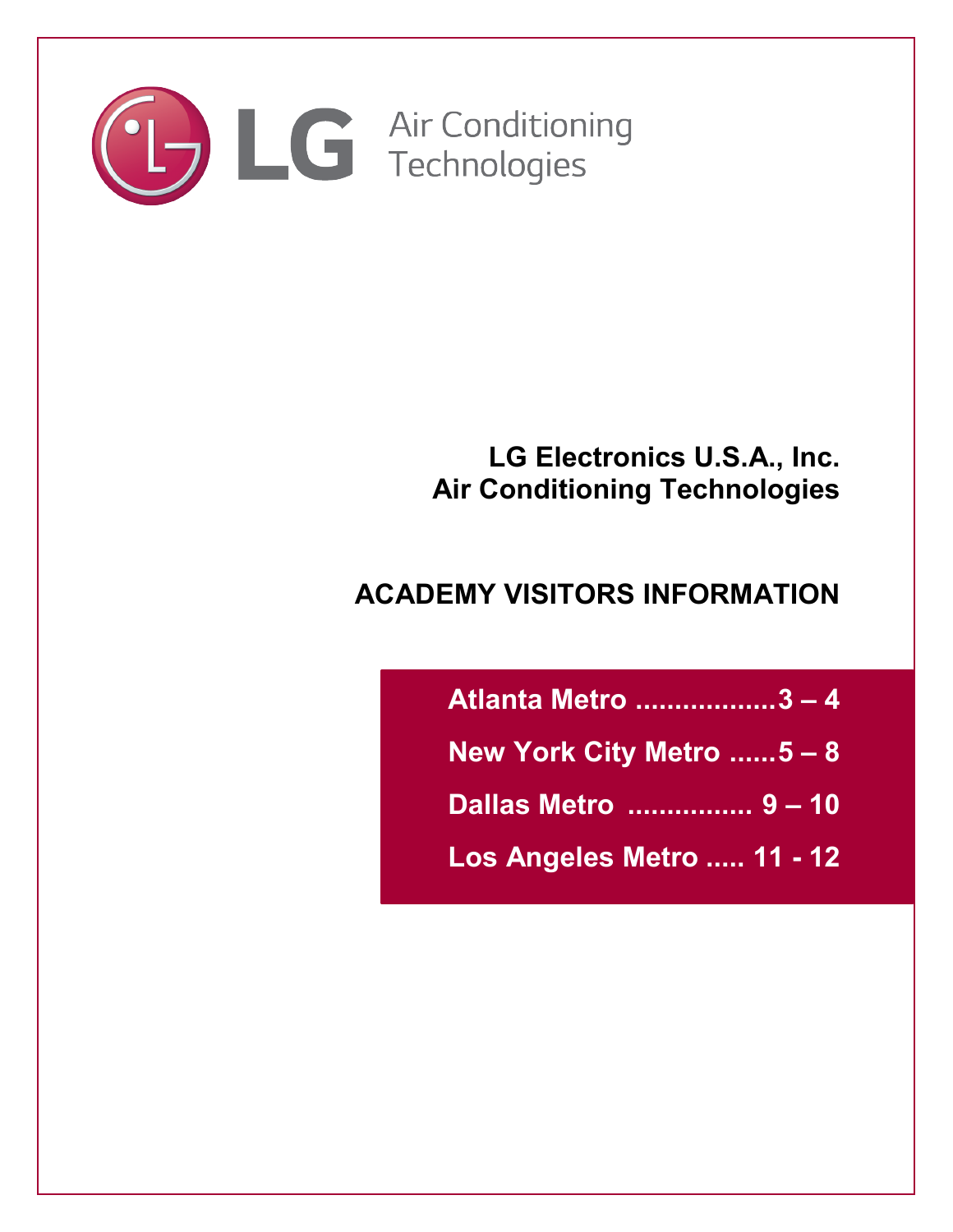

**Thank you** for your interest in LG air conditioning systems. Our comprehensive training program, through classroom lectures and a hands-on laboratory, teaches you how to provide quality LG product installations and service. Our full-time training managers are highly knowledgeable, with many years of experience installing and troubleshooting an array of air-conditioning systems. They are available to answer any technical questions you may have before, during, and after class. We look forward to seeing you!

Cordially,

LG Air Conditioning Academy

# **Training Staff and Academy Locations**

# **Rod Cory, Sr. Manager, Technical Training**

13701 Hutton Drive, Suite 100 Farmers Branch, TX 75234 Cell Number: 214-985-9978 E-mail: rod.cory@lge.com

#### **Danny Aiello, Sr. Technical Trainer Atlanta Metro Area Academy**

4300 North Point Parkway Alpharetta, Georgia 30022 Cell Number: 201-310-9889 E-mail: danny.aiello@lge.com

# **Ron Warnasch, Sr. Technical Trainer Dallas Metro Academy**

13701 Hutton Drive, Suite 100 Farmers Branch, TX 75234 Cell Number: 972-757-3053 E-mail: ron.warnasch@lge.com

# **Bob Mann, Sr. Technical Trainer New York Metro Academy** 400 Plaza Drive

Secaucus, New Jersey 07094 Cell Number: 201-458-4411 E-mail: bob.mann@lge.com

# **John Taylor, Sr. Technical Trainer Los Angeles Metro Academy** 790 The City Drive, Suite 300 Orange, California 92868 Cell Number: 909-247-6573 E-mail: john1.taylor@lge.com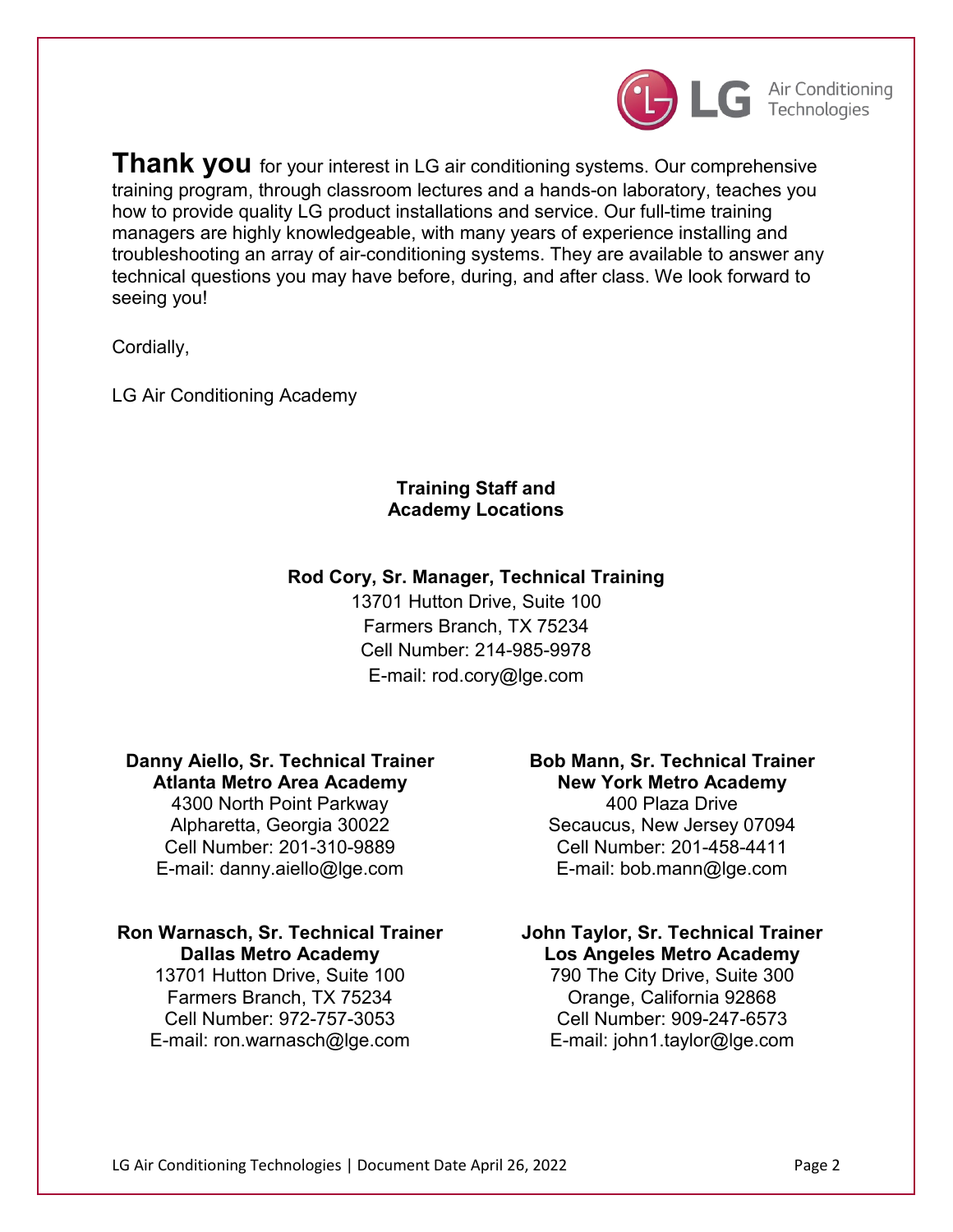# **LG ATLANTA METRO AIR CONDITIONING TRAINING ACADEMY**

**ADDRESS** 4300 North Point Parkway Alpharetta, Georgia 30022

**CONTACT** Danny Aiello Atlanta Metro Sr. Technical Trainer Cell Number: 678-346-5026



# **FLIGHTS (ATLANTA HARTSFIELD-JACKSON AIRPORT)**

We recommend departing flights be booked no earlier than 7:00 PM on the last day of training. When exiting your flight, look for baggage claim signs, proceed to the escalator to board the tram (with the exception of the T gate, you can walk to baggage claim). At the top of the escalator, look for your airline located in either the North or South baggage claim area, then proceed to the area to check your flight number and corresponding carousel. Look for the MARTA signs in the airport to board train, or look for shuttle signs to catch your shuttle.

### **LG PREFERRED HOTELS**

LG has partnered with Hilton family of hotels! Click on [http://stay.hilton.com/lg/](file://A1-ANF-SMB-379a.cloudpc.lge.net/VA1-UL-USER01/jacki.jaynes/2022/2022%20Training/stay.hilton.com/lg), and type in the training academy address listed above and the dates of your class. The second page will list all hotel options close to the training academy, as well as display the discounted rates exclusive to LG customers.

#### **GROUND TRANSPORTATION**

MARTA [\(www.itsmarta.com\)](file://A1-ANF-SMB-379a.cloudpc.lge.net/VA1-UL-USER01/jacki.jaynes/2022/2022%20Training/www.itsmarta.com)

MARTA is located in the Hartsfield-Jackson International Airport, near baggage claim. Cost for MARTA Train: \$2.50 One Way

Operating Hours (Hours are subject to change):

Monday to Friday: 4:45 AM – 1:00 AM; Weekend and Holidays: 6:00 AM to 1:00 AM

Take the Northbound train to the North Springs Station. The train trip takes approximately 40 minutes. See the information below regarding taxi services from the North Springs Station to your Alpharetta hotel. Taxi ride is approximately 20 minutes.

Taxi services are typically waiting at the North Springs MARTA station, but we recommend calling ahead to arrange service.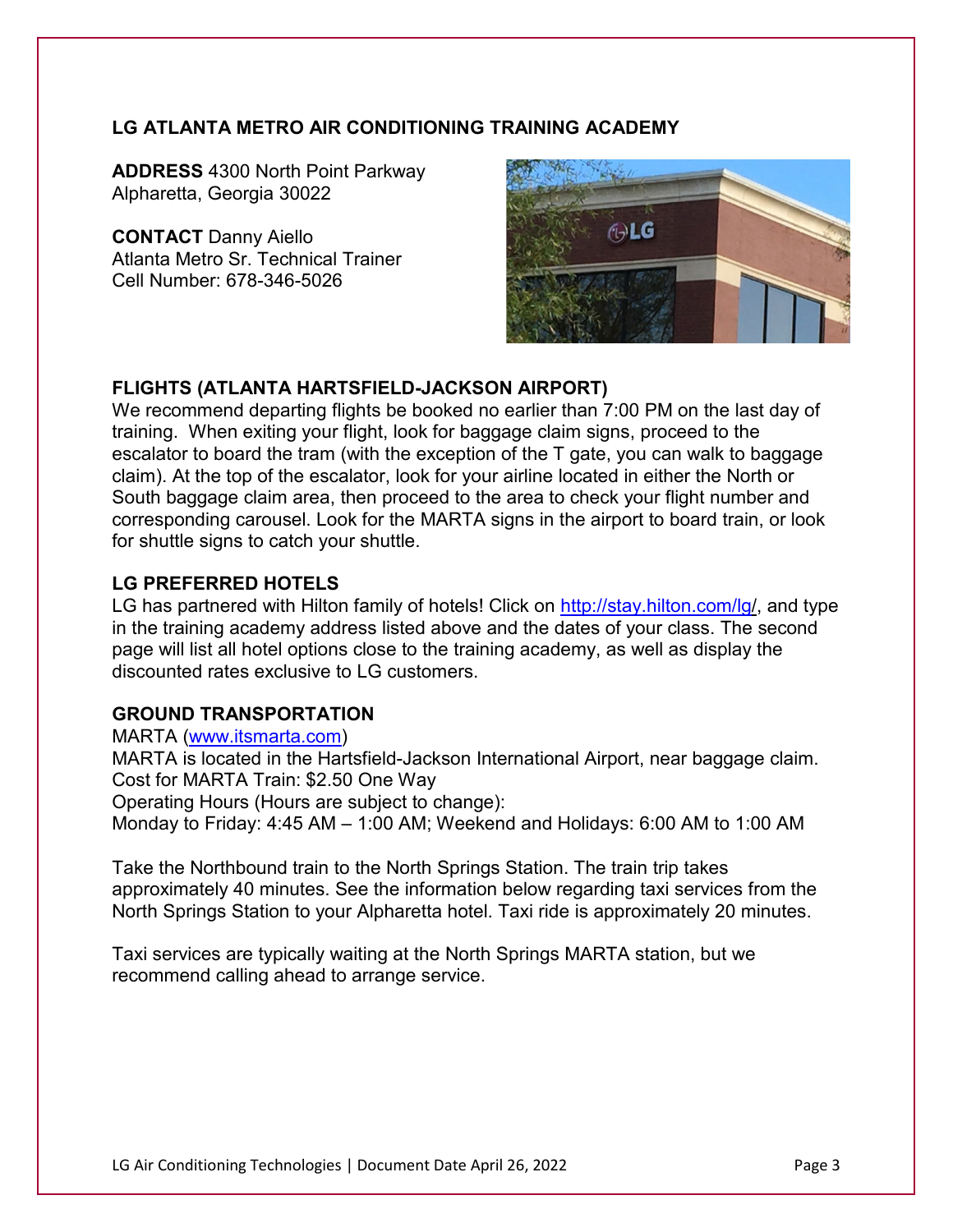# **GROUND TRANSPORTATION, CONTINUED**

Atlanta Airport Superior Shuttle

Direct transportation is available from Hartsfield-Jackson International Airport to your Alpharetta hotel or the Training Academy. A 24-hour reservation is required for weekend pickup or for an additional pickup time.

Operating Hours: 6 AM to 11:30 PM – 7 Days a Week. Telephone Reservation Hours: 6 AM to 8 PM – 7 Days a Week. For Group Rates and Pickups, call 770-457-4794. Service Area and Pricing: Alpharetta Hotels – One Way, \$45. Call for Round-Trip Pricing. LG Training Center – One-Way, \$50. Call for Round-Trip Pricing.

Also, contact Uber for rates.

#### **DINING OPTIONS**

Alpharetta offers many dining options. To search Alpharetta restaurants, go to https://www.yelp.com/alpharetta-ga-us.

### **EMERGENCY**

North Fulton Regional Hospital 3000 Hospital Boulevard Roswell, Georgia 30076 770-751-2500

#### **PHARMACIES**

**Walmart** 11770 Haynes Bridge Road, Alpharetta, Georgia 30009 | 678-259-2518

Rite Aid 142 South Main Street Alpharetta, Georgia 30004 | 770-752-9011

**Walgreens** 4395 Kimball Bridge Road, Johns Creek, Georgia 30022 | 678-566-0422

**CVS** 6000 North Point Parkway Alpharetta, Georgia 30022 | 770-521-1788

For additional visitor information, visit www.awesomealpharetta.com.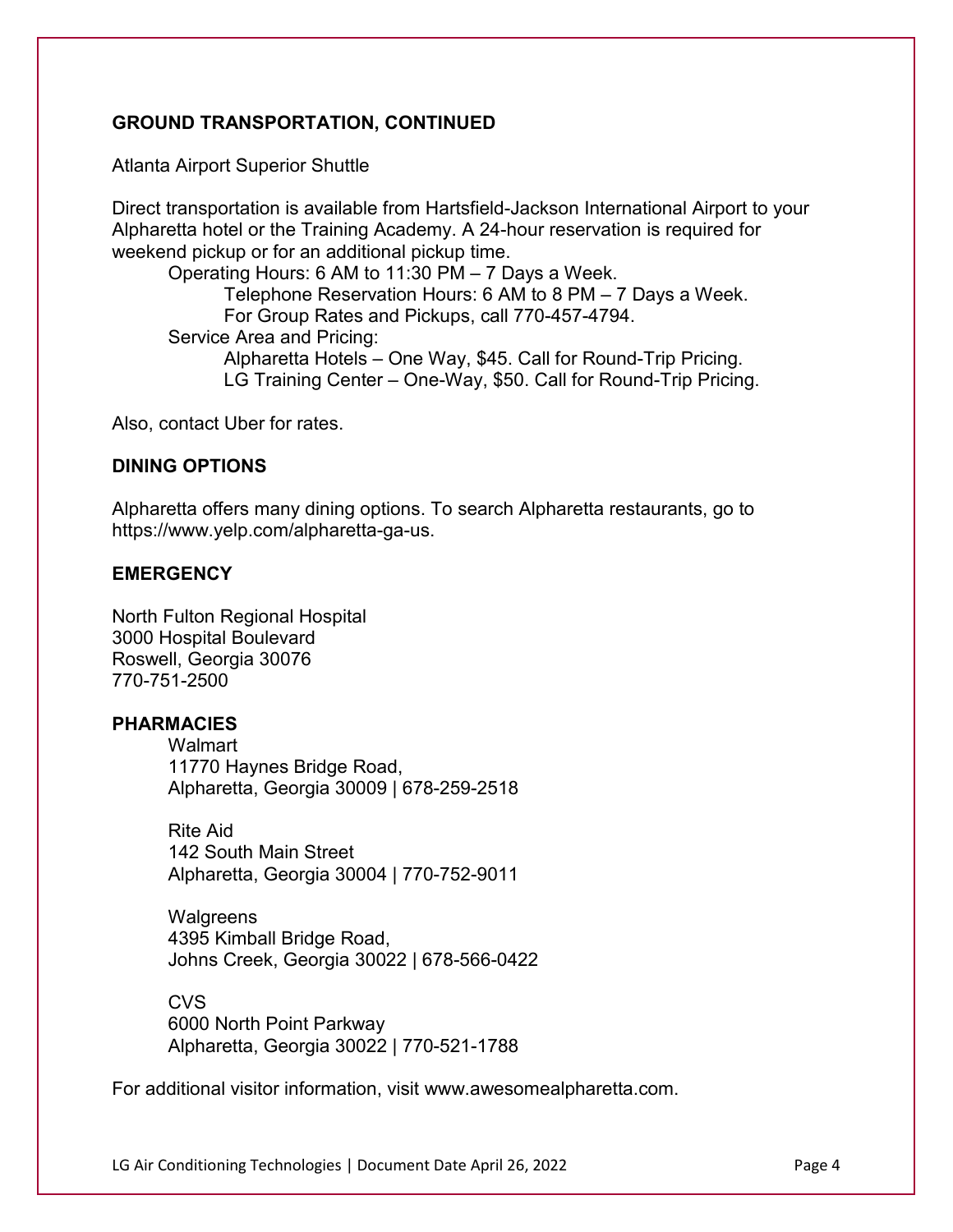# **LG NEW YORK METRO AIR-CONDITIONING TRAINING ACADEMY**

## **ADDRESS**

400 Plaza Drive Secaucus, New Jersey 07094

Bob Mann, New York Metro Senior Technical **Trainer** Cell Number: 201-458-4411

## **FLIGHTS (NEW YORK CITY METRO AIRPORTS)**



We recommend departing flights be booked no earlier than 7:00 PM on the last day of training.

Our facility is located in the Plaza at Harmon Meadows East, less than 22 miles from all three New York City Metro airports. We recommend using Newark (EWR), which is normally a 15 to 20 minute ride to our building. La Guardia (LGA) and JFK airports are options, however, the drive from those airports will be longer, due to New York City traffic.

# **LG PREFERRED HOTELS**

LG has partnered with Hilton family of hotels! Click on http://stay.hilton.com/lg/, and type in the training academy address listed above and the dates of your class. The second page will list all hotel options close to the training academy, as well as display the discounted rates exclusive to LG customers.

# **GROUND TRANSPORTATION - DRIVING DIRECTIONS**

**From the North** (Routes I-80 and I-95 and George Washington Bridge)

Take New Jersey Turnpike South to Exit 17.

After the toll booth, immediately bear right to the Secaucus exit and proceed straight through the traffic light at Paterson Plank Rd.

Go straight over the bridge and onto Harmon Meadow Blvd.

LG Electronics Training Center (400 Plaza Drive) is on your right.

From the West (Traveling Eastbound on Route 3)

Take Route 3 East (stay in the right lane) towards Secaucus / New Jersey Turnpike South. (DO NOT TAKE THE TURNPIKE.)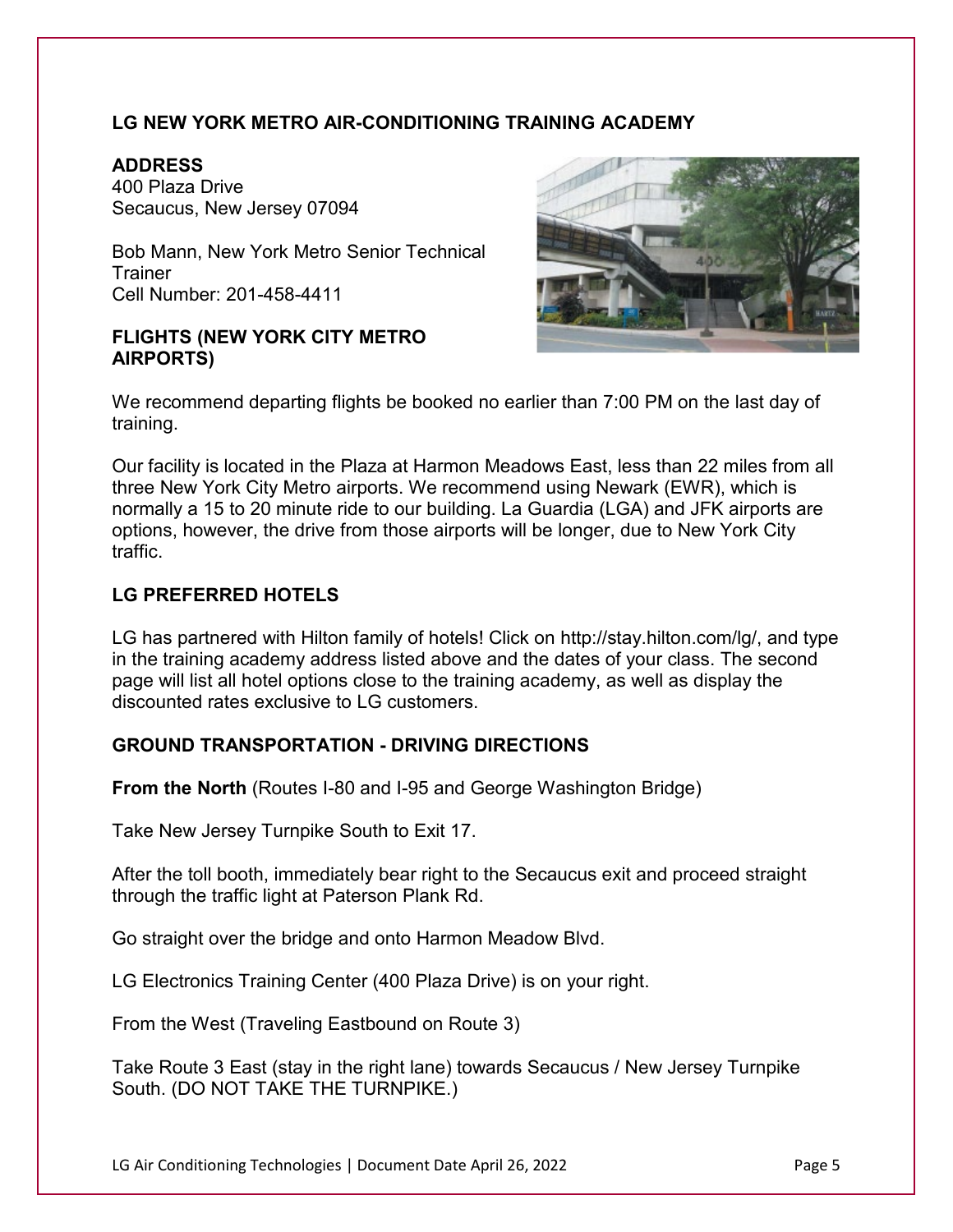Follow the Route 3 Secaucus / New Jersey Turnpike South sign and take the Harmon Meadow Blvd. exit that is immediately after the New Jersey Turnpike overpass.

Follow Harmon Meadow Blvd. over the bridge.

LG Electronics Training Center (400 Plaza Drive) is on your right.

**From the South** (Traveling Northbound on New Jersey Turnpike)

Take New Jersey Turnpike North to Exit 16E (NJ 3, Lincoln Tunnel / Secaucus).

After the toll booth, immediately bear left to the Secaucus Exit and proceed straight through the traffic light at Paterson Plank Rd.

Go straight over the bridge and onto Harmon Meadow Blvd.

LG Electronics Training Center (400 Plaza Drive) is on your right.

From the East (Traveling from Lincoln Tunnel or Westbound on Route 3)

Exit Lincoln Tunnel and follow Route 495 to Route 3 West / Secaucus, staying in the right lane.

Proceed under two overpass bridges, and make an immediate right onto Harmon Meadow Blvd.

Proceed to the light and you will be in the Plaza.

**From Jersey City** (Routes 1 and 9)

Take Routes 1 and 9 (stay in the right lane).

Follow sign for Ridgefield Park / Paterson Plank Rd.; take Paterson Plank Rd. exit on the right.

Proceed to light and make a left.

Proceed to next light and make left onto Paterson Plank Rd.

Proceed to another light and make a right onto Plaza Drive / Harmon Meadow Blvd.

The Plaza is your second left on Plaza Drive.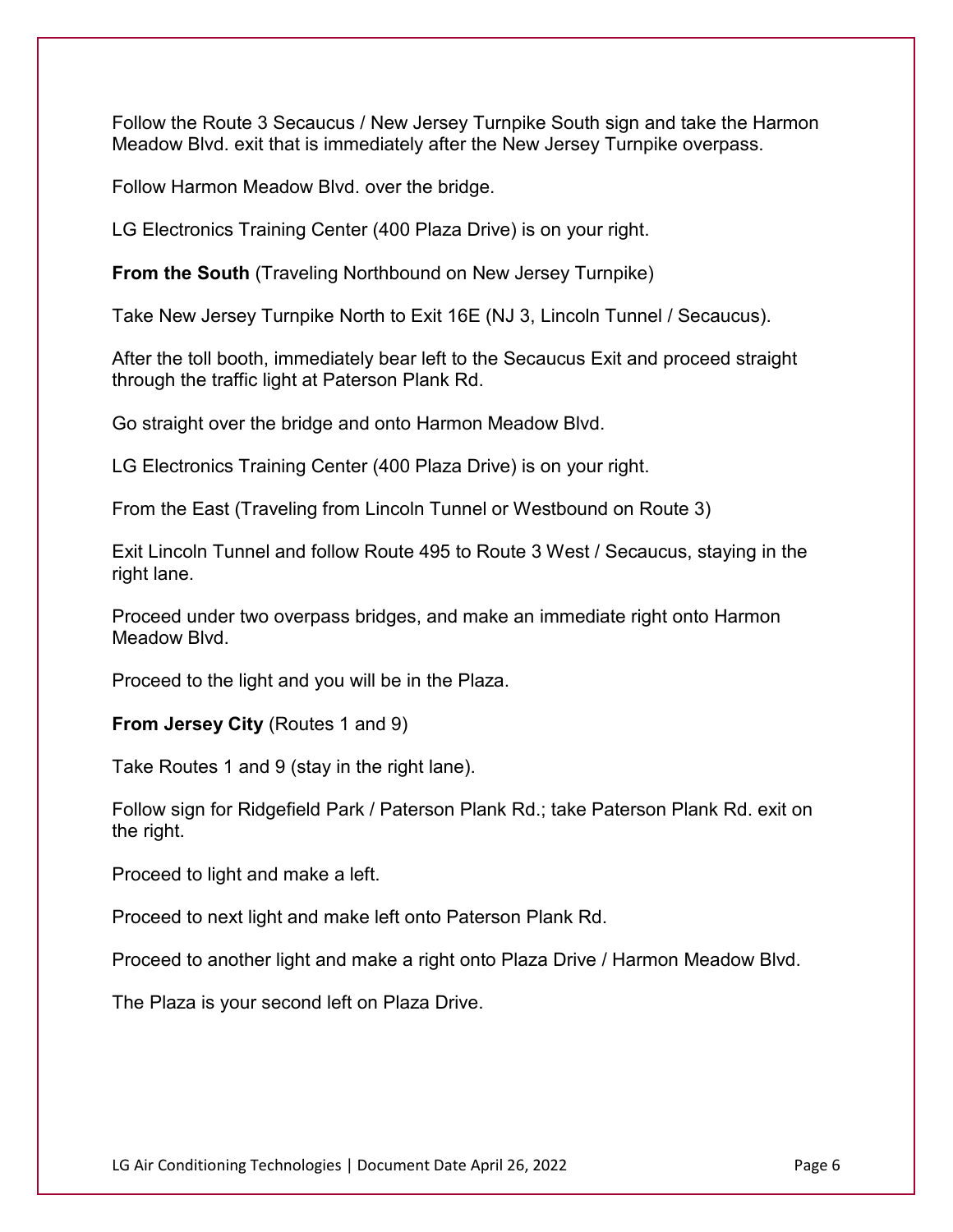### **From the Garden State Parkway North or South**

**Southbound** - take Exit 153 to Route 3 East; Northbound - take 153A to Route 3 East.

Stay in the right lane on Route 3 East, pass the Sports Complex and drive over the Hackensack River Bridge.

Follow Route 3 Secaucus / New Jersey Turnpike South sign (DO NOT TAKE THE TURNPIKE) and take Harmon Meadow Blvd. exit that is immediately after the New Jersey Turnpike overpass.

Follow Harmon Meadow Blvd. over the bridge.

The Plaza is on your right.

**Parking Deck** C(enter from Park Plaza Drive only) Entrance to third floor LG visitor parking.

Academy400 Plaza Drive Bridge Meadowlands Exposition Center (no LG parking) Harmon Meadow Boulevard From NJTP Exit 16EPlaza Drive Plaza DrivePark Plaza Drive Park Drive Add

#### **GROUND TRANSPORTATION - PARKING**

Parking is available at your hotel, but if you need to park closer to the academy, all visitors must use the third (roof) level of Parking Deck C (7'0" clearance). Parking for larger vehicles is available just outside Deck C, but spaces are limited.

Enter Parking Deck C from Park Plaza Drive only. Take the stairs down to level two, and walk across the covered bridge to the front door of 400 Plaza Drive.

#### **DINING OPTIONS**

There are many dining options around the Secaucus Training Academy. To search Secaucus restaurants, go to https://www.yelp.com/secaucus-nj-us.

#### **EMERGENCY**

Meadowlands Hospital 55 Meadowlands Parkway Secaucus, New Jersey 07096 201-392-3100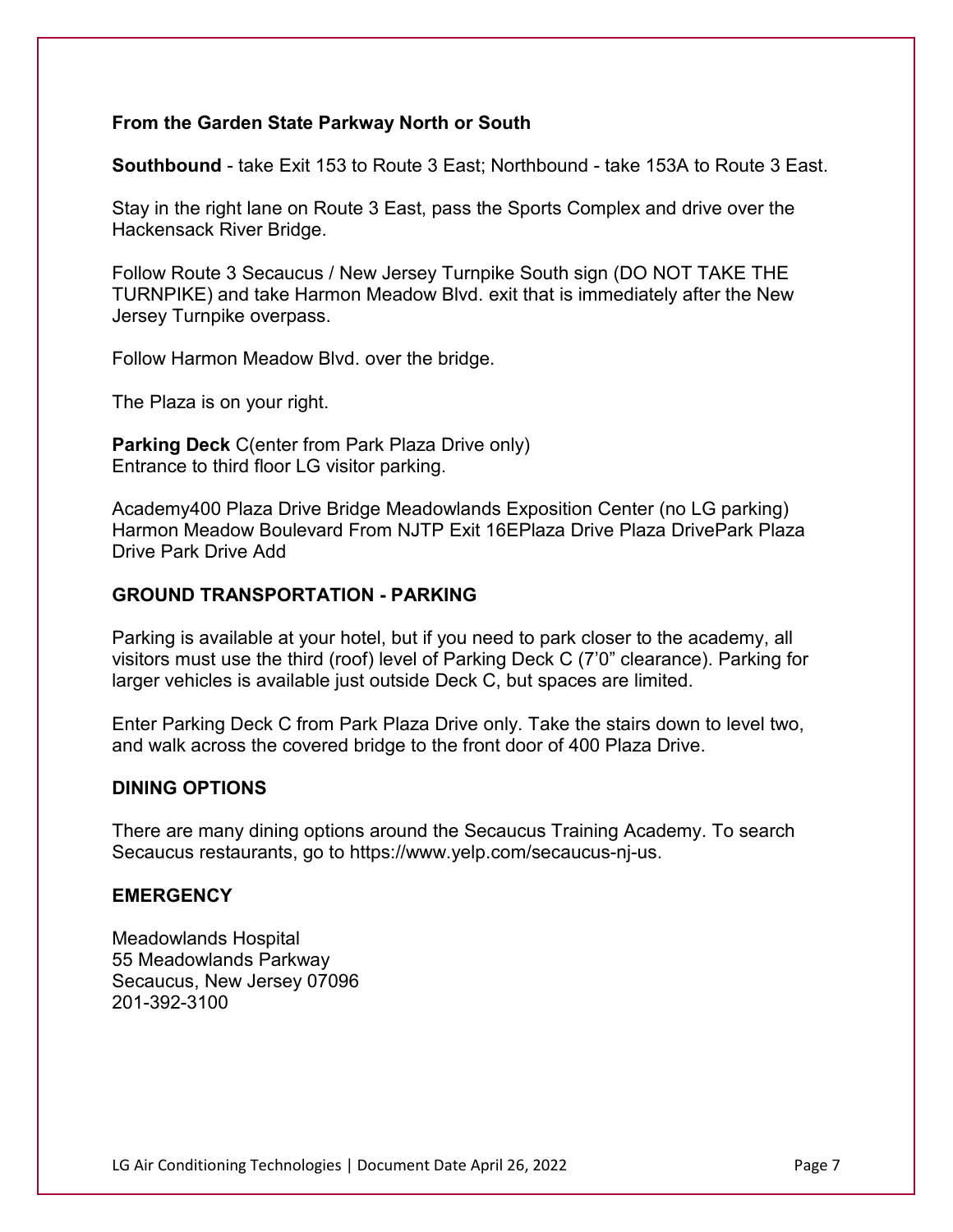### **PHARMACIES**

**Walmart** 400 Park Plaza Drive Secaucus, New Jersey 07094 | 201-325-9280

**CVS** 101 Plaza Center Secaucus, New Jersey 07094 | 201-863-5535

**Walgreens** 6012 Kennedy Boulevard West West New York, New Jersey 07093 | 201-869-9004

Rite Aid 3601 Bergenline Avenue Union City, New Jersey 07087 | 201-865-3237

For additional visitor information, visit www.secaucusnj.org.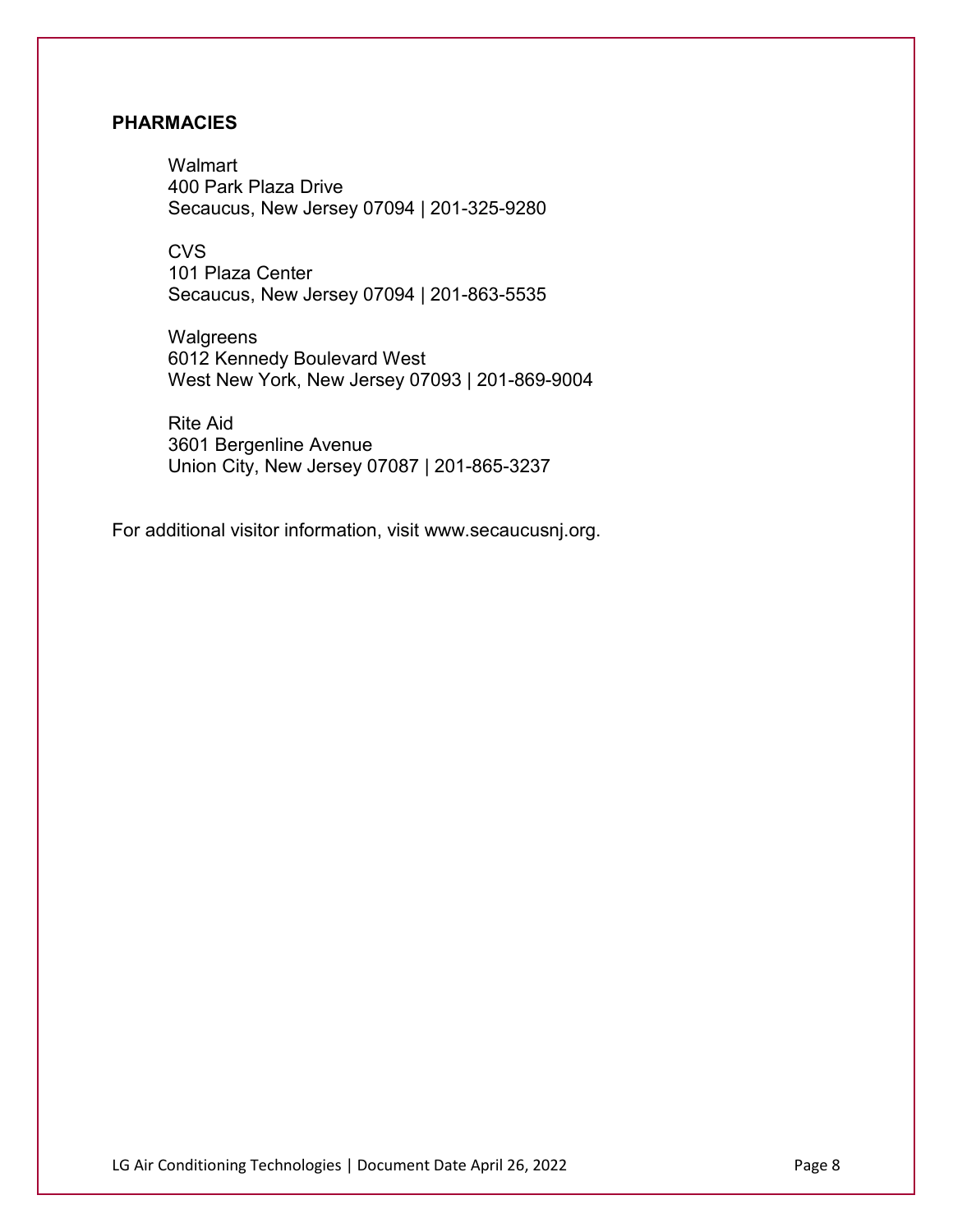# **LG DALLAS METRO AIR-CONDITIONING TRAINING ACADEMY**

## **ADDRESS**

13701 Hutton Drive, Suite 100 Farmers Branch, Texas 75234

# **CONTACT**

Ron Warnasch, Dallas Metro Senior Technical Trainer Cell Number: 972-757-3053



# **FLIGHTS**

We recommend using Dallas / Forth Worth International (DFW), and to book your departing flight no earlier than 7:00 PM on the last day of training.

### **LG PREFERRED HOTELS**

LG has partnered with Hilton family of hotels! Click on http://stay.hilton.com/lg/, and type in the training academy address listed above and the dates of your class. The second page will list all hotel options close to the training academy, as well as display the discounted rates exclusive to LG customers.

### **GROUND TRANSPORTATION**

Some hotels may offer a complimentary shuttle to / from DFW, as well as complimentary drop off / pick up to the LG Training Academy. Call for verification. If your hotel does offer complimentary shuttles, ask for your name to be added to the shuttle list when making your reservation.

Also, contact Uber for rates.

#### **DINING OPTIONS**

The Farmers Branch / Dallas area has many dining options. To search Farmers Branch/Dallas restaurants, go to https://www.yelp.com/dallas.

#### **EMERGENCY**

Baylor Medical Center at Carrollton 4343 North Josey Lane Carrollton, Texas 75010 972-394-2280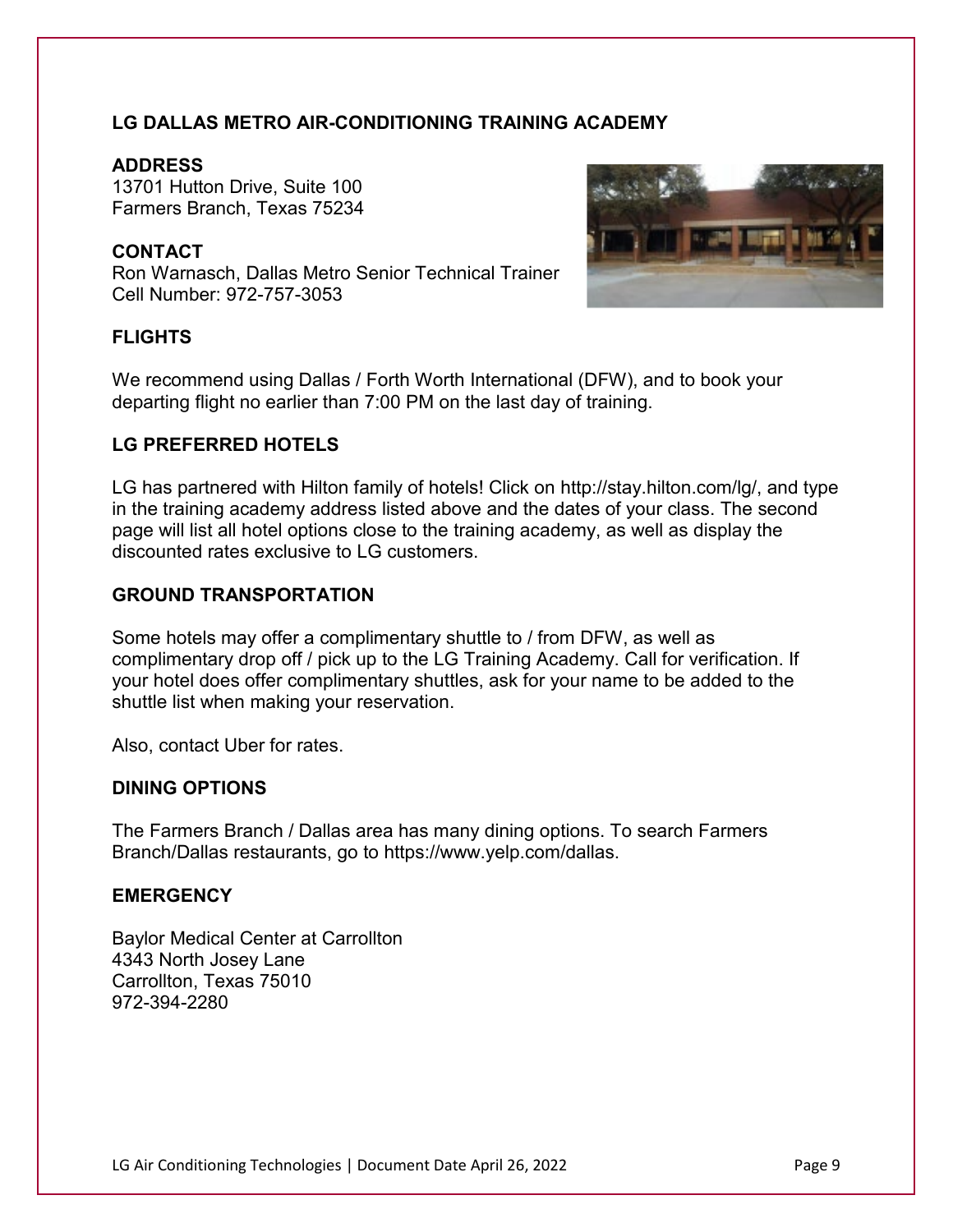# **PHARMACIES**

**Walmart** 13100 Josey Lane Farmers Branch, Texas 75234 | 972-656-2287

**Walgreens** 13260 Josey Lane Farmers Branch, Texas 75234 | 972-247-3421

CVS Pharmacy 2142 North Josey Lane Carrollton, Texas 75006 | 972-446-1915

For additional visitor information, visit [www.farmersbranchtx.gov/.](http://www.farmersbranchtx.gov/)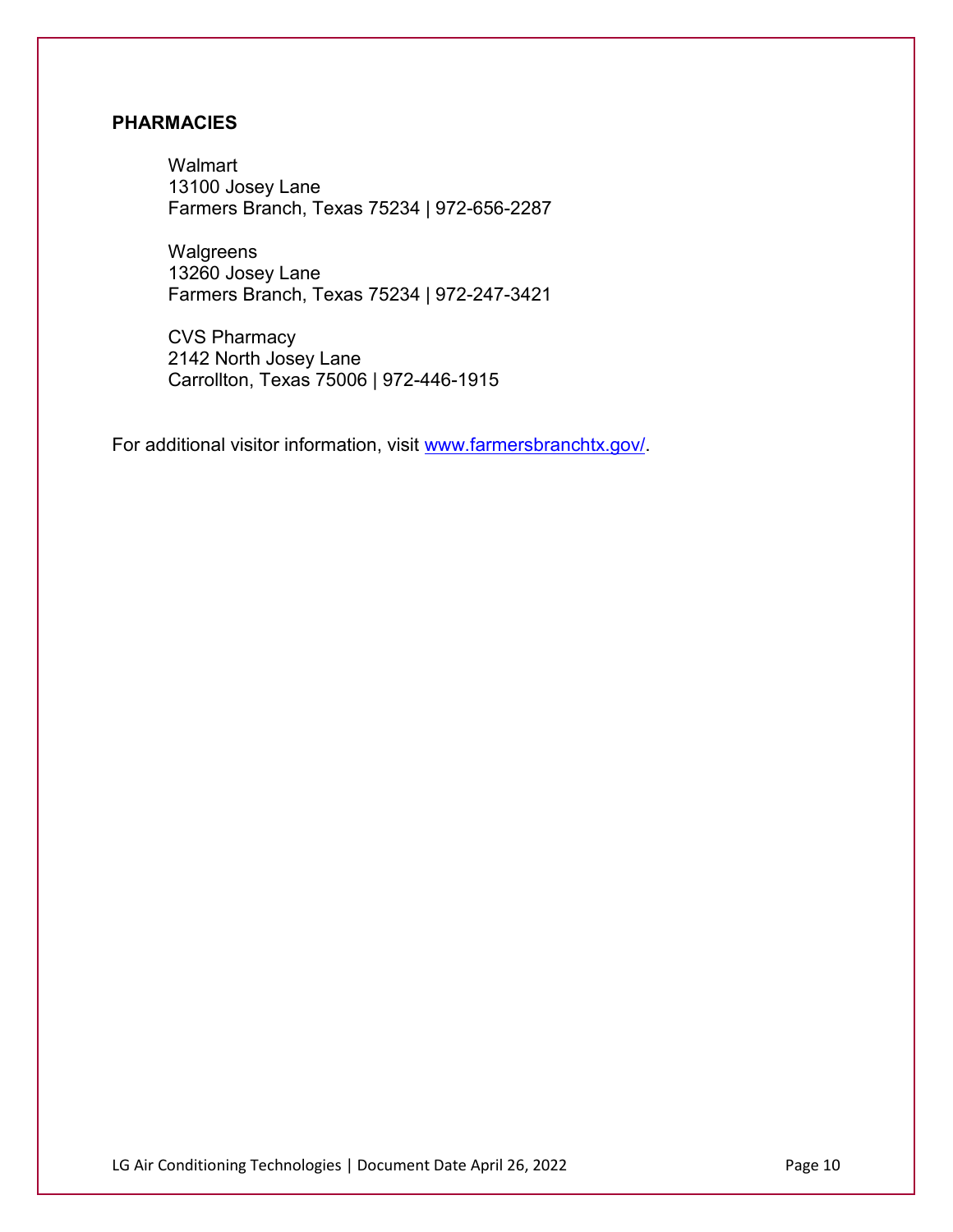# **LG LOS ANGELES METRO AIR-CONDITIONING TRAINING ACADEMY**

## **ADDRESS**

790 The City Drive, Suite 300Orange, California 92868

# **CONTACT**

John Taylor, Los Angeles Metro Sr. Technical Trainer Cell Number: 909-247-6573

# **FLIGHTS**



We recommend using John Wayne Airport located in Santa Ana, Orange County CA (SNA), which is approximately a 20 to 30 minute ride to our building, and to book departing flights no earlier than two (2) hours after training completes.

# **LG PREFERRED HOTELS**

LG has partnered with Hilton family of hotels! Click on http://stay.hilton.com/lg/, and type in the training academy address listed above and the dates of your class. The second page will list all hotel options close to the training academy, as well as display the discounted rates exclusive to LG customers.

#### **GROUND TRANSPORTATION**

Shuttle and taxi services can be can be arranged in advance for pick-up at your preferred location.

Primetime Shuttle - www.primetimeshuttle.com.

SuperShuttle - www.supershuttle.com.

JWA Yellow Cab – 714-999-9999.

Some hotels may offer a complimentary shuttle to / from SNA, as well as complimentary drop off / pick up to the LG Training Academy. Call for verification. If your hotel does offer complimentary shuttles, ask for your name to be added to the shuttle list when making your reservation.

Also, contact Uber for rates.

## **DINING OPTIONS**

There are many restaurant choices in the Orange area. To search restaurants in and around Orange, go to https://www.yelp.com/orange-ca-us.